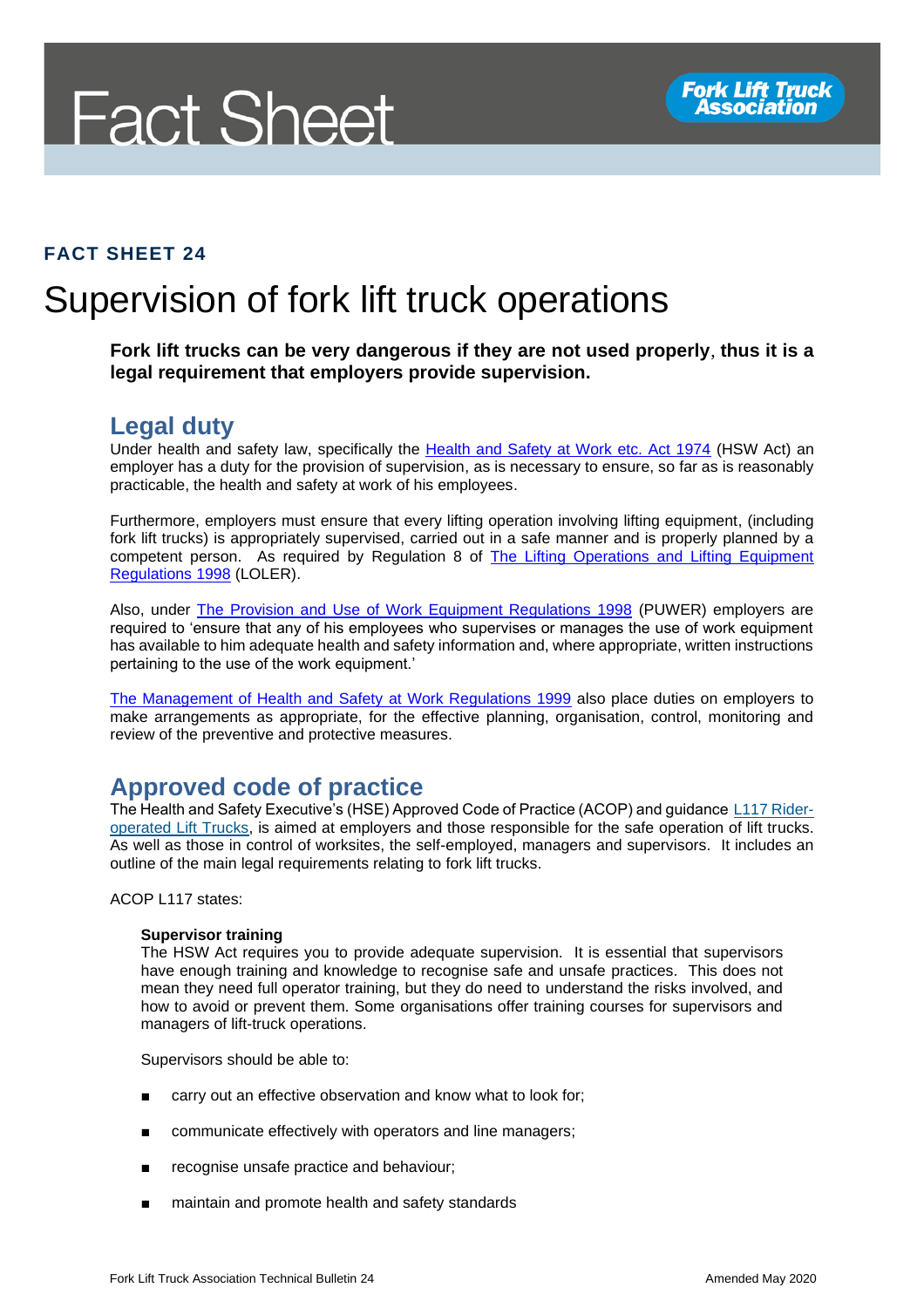ACOP L117 explains how to comply with the law in a specific way and has a special status in law. If you follow the advice in ACOP L117, you can be sure that you will be doing enough to comply with the law.

#### **Supervisory obligations**

Though employers and supervisory staff are not required to be qualified fork lift truck operators, its their duty to have enough knowledge and training of the operational characteristics and the hazards, which could become apparent when carrying out fork lift truck tasks. Also the confidence to stop any bad practices or behaviours that might be taking place, in order to maintain a safe working environment.

#### **Supervisor training**

It is essential for supervisors to understand and be aware of the specific issues that operators face and have an appreciation for the high level of concentration required to operate efficiently, accurately and safely.

A typical managers' and supervisors' course will for example cover topics such as statutory responsibilities of PUWER and LOLER, management of health and safety, the design and limitations of fork lift trucks and attachments. Maintenance and inspection are also typically included.

These skills are important in ensuring supervisors recognise safe and effective fork lift truck operations, thus maintaining proper safety precautions in the workplace.

Even experienced, fully trained fork lift truck operators require supervision and monitoring, to determine whether they are working correctly and safely and if retesting or refresher training is necessary.

Correct supervisor training can reduce the risk of incident and injury and delivers financial benefits, by reducing damage to stock, equipment, fixtures, fittings whilst improving the productivity and efficiency of fork lift truck operations.

It is important that fork lift truck operators are trained to the standards outlined in the Health and Safety ACOP L117, whether using in-house trainers or external training providers. There are a number of organisations who provide accreditation for lift-truck training schemes. These voluntary schemes are intended to:

- Help set and maintain professional training standards.
- Help employers select training organisations or lift-truck suppliers who offer a good standard of training.

HSE no longer administers an accrediting bodies scheme, but if you decide to use one, the way a typical scheme is likely to operate is outlined below.

Although accreditation is voluntary, the use by an employer of an accredited training provider (ATP) provides some assurance that the training provided will be at least to the standard described in ACOP L117. Each accrediting body will be able to provide details of appropriately qualified and experienced ATPs to enquirers who seek advice about fork lift truck training, along with a description of their assessment criteria.

#### **Accredited training providers**

Accrediting bodies accredit organisations or individuals as 'accredited training providers' (ATP) who are deemed competent to provide (or, in the case of individuals, to be) the instructors who carry out the training.